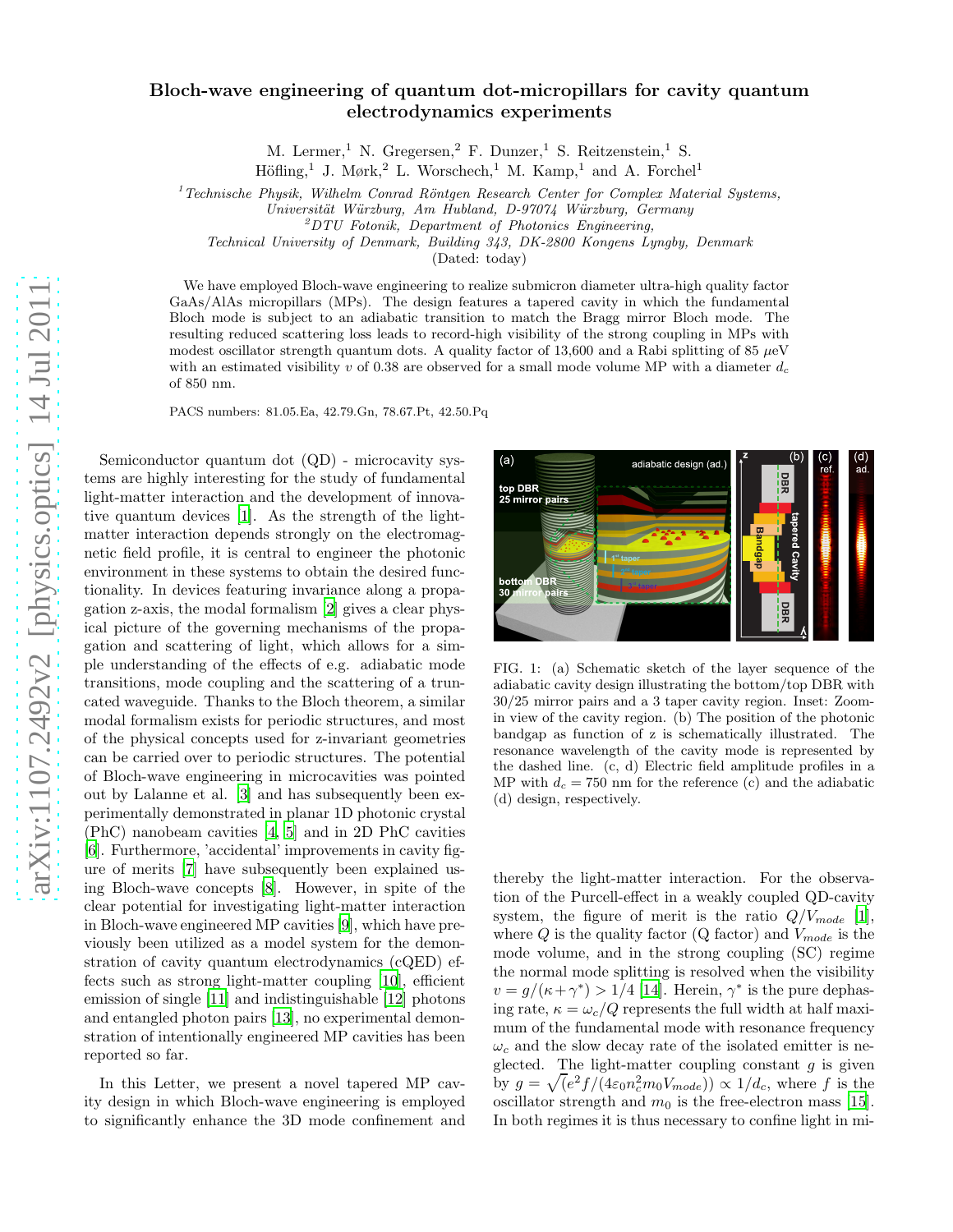croresonators providing high Q factors and small mode volumes. MP cavities have been demonstrated to support photonic modes with quality factors as large as 165,000 [\[16\]](#page-3-15) in the few  $\mu$ m diameter  $(d_c)$  range and thus relatively large  $V_{mode}$ . To observe SC, a large  $V_{mode}$  can generally be compensated by increasing Q, however, when  $\kappa < \gamma^*$ , the pure dephasing rate limits the visibility. This important effect means that increasing Q beyond  $\omega_c/\gamma^*$  does not improve  $v$ , which in the few  $\mu$ m diameter range generally remains  $\leq 1/4$  for standard QDs [\[16\]](#page-3-15).

Rather, in the presence of dephasing, the figure of merit for SC becomes  $g/(\kappa + \gamma^*)$  [\[14\]](#page-3-13) and the visibility is maximized by choosing a high Q on the order of  $\omega_c/\gamma^*$ and by reducing  $V_{mode}$ . To this end, one might simply decrease  $d_c$  of the pillars. However, in the standard microcavity design, the mode matching between the cavity mode and the fundamental Bloch mode of the distributed Bragg reflectors (DBRs) in the submicron regime is poor, leading to intrinsic scattering loss and a Q factor on the order of 2,000 for  $d_c < 1 \mu m$  [\[17\]](#page-3-16). Moreover, rather than being a monotonous function of diameter, coupling of the cavity mode to propagating Bloch modes of the DBRs has been shown to result in substantial Q factor oscillations [\[17](#page-3-16)[–19](#page-3-17)]. Whereas the Q factor of large-diameter MPs with  $d_c > 3 \mu m$  [\[16\]](#page-3-15) is mainly limited by scattering from fabrication imperfections and intrinsic loss, the poor mode matching is the main limitation for submicron diameter pillars.

To reduce the strong scattering due to mode mismatch in the submicron regime we have implemented an advanced AlAs/GaAs pillar design inspired by a proposal of adiabatic  $\text{SiO}_2/\text{TiO}_2$  MP cavities by Zhang et al. [\[9\]](#page-3-8). The design features a tapered cavity region in which the fundamental DBR Bloch mode experiences an adiabatic mode transition [\[3\]](#page-3-2) out of the bandgap. We obtain a strongly improved mode matching and a reduced coupling to propagating Bloch modes in the DBRs, and this allows us to demonstrate remarkably high quality factors exceeding 10,000 for MP cavities with diameters below  $1 \mu m$ .

Whereas previous studies on MP cavities required large oscillator strength QDs to enter the SC regime [\[10,](#page-3-9) [20](#page-3-18)– [22\]](#page-3-19), fabricated using a highly challenging process, the good mode matching for adiabatic MPs with  $d_c < 1 \mu m$ paves the way for pronounced strong coupling effects even for standard InGaAs QDs with more pronounced quantization effects and oscillator strength f of about 10.

Our advanced approach consists of employing an adiabatic Bloch mode matching technique for the GaAs/AlAs cavity region. A standard design with a regular one- $\lambda$ cavity is also studied as a reference. In the 'adiabatic' design the regular  $\lambda$ -cavity is replaced by a 3 segment tapered region. The layer thicknesses are gradually reduced towards the center, effectively detuning the bandgap relative to that of the DBRs, allowing for a single localized mode inside the cavity [\[9](#page-3-8)]. The geometrical parameters were determined using full 3D vectorial simulations based on the eigenmode expansion technique [\[23\]](#page-3-20) for a design diameter of 1,000 nm and a resonance wavelength  $\lambda_c = 2\pi c/\omega_c = 950$  nm. Fabrication imperfections, i.e. the partial oxidation of the AlAs layers and the coating of the pillars with glass  $(SiO<sub>x</sub>)$  during the dry etching step [\[18,](#page-3-21) [19\]](#page-3-17), were taken into account. The DBR layer thicknesses were chosen as  $\lambda_{eff}/4 = \lambda_c/(4n_{eff})$ , where  $n_{eff}$  is the effective index of the layer and  $\lambda_{eff}$  the effective material wavelength, placing the design resonance at the center of the 1D DBR bandgap. A simple linear decrease of the cavity layer thicknesses was employed and the linear coefficient was adjusted to obtain a resonance at  $\lambda_c = 950$  nm. Fig. 1(a) shows a schematic of the layer sequence of the adiabatic cavity design. On the right hand side a zoom-in of the tapered cavity region is shown, illustrating by different colors the decrease of the thickness of the layers upon transition from the periodic DBR region towards the QD-layer, which is placed in the central GaAs spacer.

Whereas the cavity thickness of the reference design is  $\lambda_{eff}$  = 280 nm, the central GaAs layer in the tapered cavity is only 60 nm thick, corresponding to about  $\lambda_{eff}$ /5. Regular cavity engineering concepts are thus insufficient to explain the localization of the cavity mode in the adiabatic pillar, which demonstrates the necessity of Bloch mode formalism in the analysis of the geometry. Instead of considering eigenmodes in z-invariant layers we consider Bloch modes in sections of alternating GaAs/AlAs layers. Somewhat surprisingly, Bloch modes remain useful even in regions of the adiabatic cavity containing only one period of layer pairs. Furthermore, the introduction of the concept of Bloch modes in these aperiodic regions serves to fully explain the suppressed scattering due to mode mismatch, as we show in the following. The position of the bandgap in the adiabatic cavity as function of the vertical z coordinate is illustrated in Fig. 1(b). Outside the cavity, the bandgap in the DBRs is centered at the resonance wavelength to achieve maximum reflectivity. Inside the cavity, the total thickness of the GaAs/AlAs layer pairs is gradually decreased. This decrease leads to a gradual blueshift of the bandgap ensuring an adiabatic transition of the fundamental Bloch mode, and in the central region it appears outside the bandgap. The Bloch mode can propagate freely over 2 GaAs/AlAs periods, as illustrated in Fig. 1(b), before it is gradually reflected, resulting in the localization of a cavity mode in the central region combined with suppression of the scattering to higher-order Bloch modes. Optical field profiles of MPs with  $d_c = 750$  nm are plotted in Fig. 1(c-d). The field profile for the reference design in Fig. 1(c) depicts a localized mode, but also substantial field penetration into the DBRs due to coupling to propagating Bloch modes. Figure 1(d) shows the cavity mode for the adiabatic cavity design, and here the suppressed coupling to higher-order Bloch modes, the re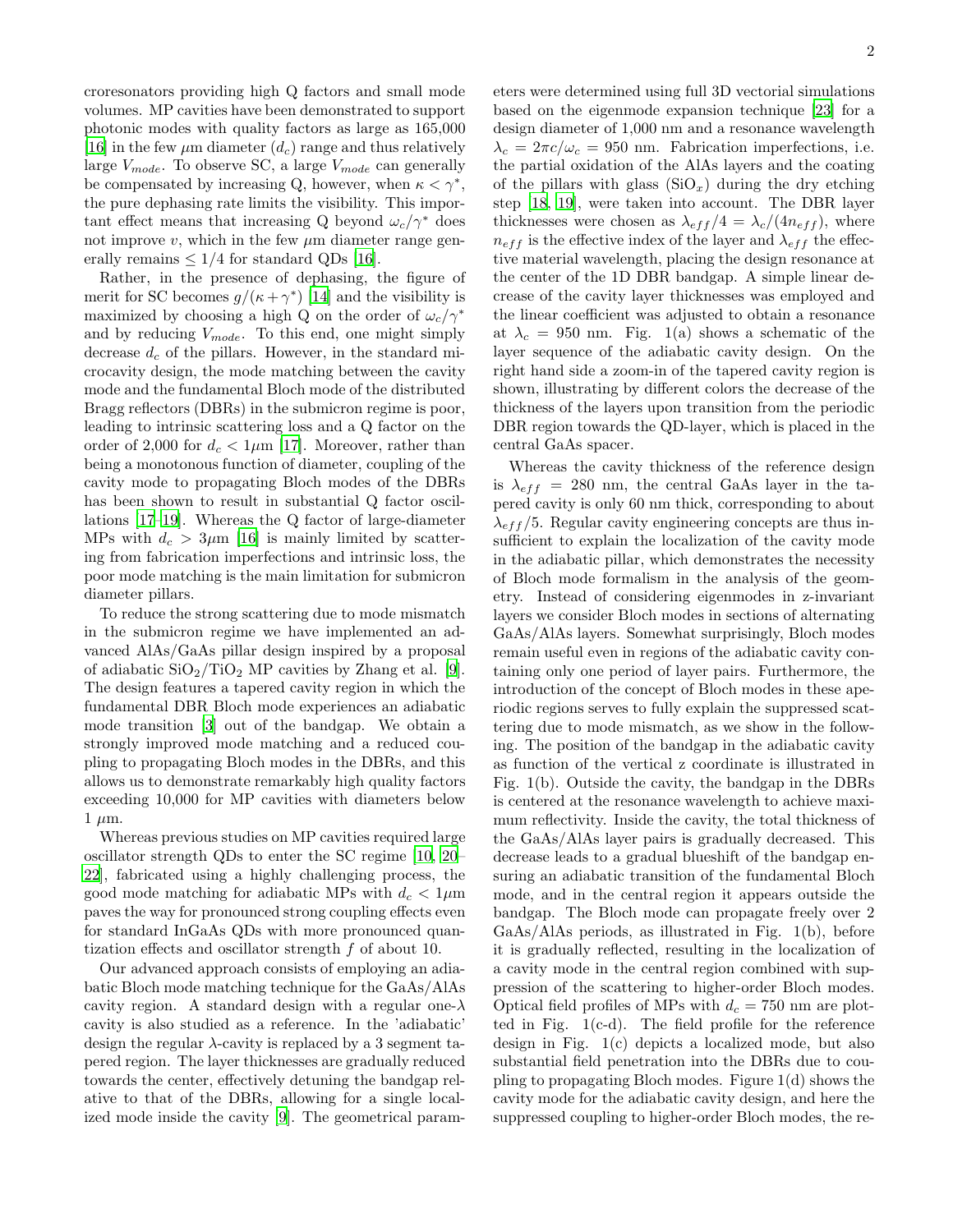duced field penetration into the DBRs and the improved confinement are clearly observable.

The computed Q and  $V_{mode}$  for the adiabatic and the reference designs are shown in Fig.  $2(a)$ . The simulations show diameter dependent oscillatory variations with a small period ( $\approx$  50 nm) of the Q factor between 100,000 and 300,000 for the adiabatic cavity design (see Fig.  $2(a)$ ). This is a theoretical improvement of Q by 2 orders of magnitude for the adiabatic cavity design compared to the reference band results from the strong improvement of mode matching between the cavity and DBR Bloch modes. Even though the design was optimized for  $d_c = 1,000$  nm, we observe that the Q factor remains large in a broad diameter range. Fig. 2(b) shows that the Q factor of MP cavities based on the reference design is not limited by the amount of mirror pairs for  $d_c < 1,000$  nm, confirming that the mode mismatch is the dominating limiting effect on the Q factor in this diameter regime. One also recognizes from Fig. 2(a) that  $V_{mode}$  of the two designs are almost identical, leading in total to a theoretical enhancement of  $Q/V_{mode}$  by 2 orders of magnitude for the adiabatic cavity design compared with the standard  $\lambda$ -thick cavity.

The AlAs/GaAs microcavity samples have been grown by molecular beam epitaxy on (100) oriented GaAs substrate. Each sample consists of a cavity region, sandwiched between an upper (lower) distributed Bragg reflector with 25 (30) and 28 (33) mirror pairs, composed of alternating AlAs and GaAs layers. MP cavities with various diameters have been fabricated by electron beam lithography and dry etching techniques and characterized by micro-photoluminescence spectroscopy under above band gap excitation at 532 nm.

Fig. 2(c) shows the measured Q factor dependent on  $d_c$  for the reference and adiabatic cavity designs. One observes that of the reference design is limited to values of about 2,000 in the submicron diameter range, which is in agreement with literature [\[17\]](#page-3-16). Similar Q factors are observed for both reference samples with 25/30 and 28/33 DBRs, consistent with the simulations shown in Fig. 2(b). Significantly higher Q factors are obtained for the MPs based on the adiabatic cavity design. Indeed, all Q values of the improved microcavity design are located in the range between 4,000 and 15,000 in the submicron diameter range. Interestingly, a Q factor as high as 14,400 has been identified for a MP cavity with  $d_c = 860$ nm which is a factor of 7 higher than stateof-the-art values for submicrometer MPs with standard microcavity design [\[17](#page-3-16)].

Simulations predict an improvement in Q of two orders of magnitude and predict a general increase in  $Q$  as  $d_c$ decreases, whereas the opposite trend is observed experimentally. We attribute these discrepancies to random fabrication-induced imperfections not taken into account in the simulations. For the perfectly periodic structures considered in the modeling, the calculations show that



factor

 $\sigma$ 

factor

 $\alpha$ 

factor

 $\sigma$ 

 $0.0$ 700

800

900

1000

FIG. 2: (a) Computed Q factor and  $V_{mode}$  as function of  $d_c$ for the reference and the adiabatic cavity designs. (b) Computed Q factor for reference designs with 25/30, 28/33 and 31/36 DBR mirror layer pairs. (c) Experimentally measured maximum values of the Q factor for the reference (25/30 and 28/33 mirror pairs) and the adiabatic cavity designs (25/30 mirror pairs). (d) The visibility as function of diameter  $d_c$ is illustrated for the adiabatic (dashed curve) and reference design (full curve) for an oscillator strength of  $f = 10$ . The onset of SC at  $v = 1/4$  is depicted using the dotted line.

1100

Diameter d<sub>.</sub> (nm)

1200

1300

1400

1500

1600

the poor modal overlap in the submicron diameter regime is indeed the dominating mechanism limiting the Q factor and the adiabatic transition of the fundamental Bloch mode leads to a vast improvement in Q. However, random side-wall imperfections for the experimentally realized pillars are present resulting in a scattering loss inversely proportional to the pillar diameter. While this loss is less important for large-diameter pillars [\[16\]](#page-3-15), scattering by side-wall imperfections is the dominating loss mechanism for  $d_c < 1,000$  nm and limits the obtainable values of Q in this regime.

The adiabatic microcavity design is of particular interest for cQED experiments in the SC regime. Due to the combination of a small  $V_{mode}$  and a high Q factor, the observation of normal mode splitting in submicron pillars with 'standard' QDs having oscillator strengths  $f \sim 10$  should be feasible. For the calculation of the visibility v, we estimate a dephasing rate  $\gamma^*$  of  $\sim 20 \mu$ eV at 35 K  $[22, 24]$  $[22, 24]$  $[22, 24]$ . The resulting visibility v as function of